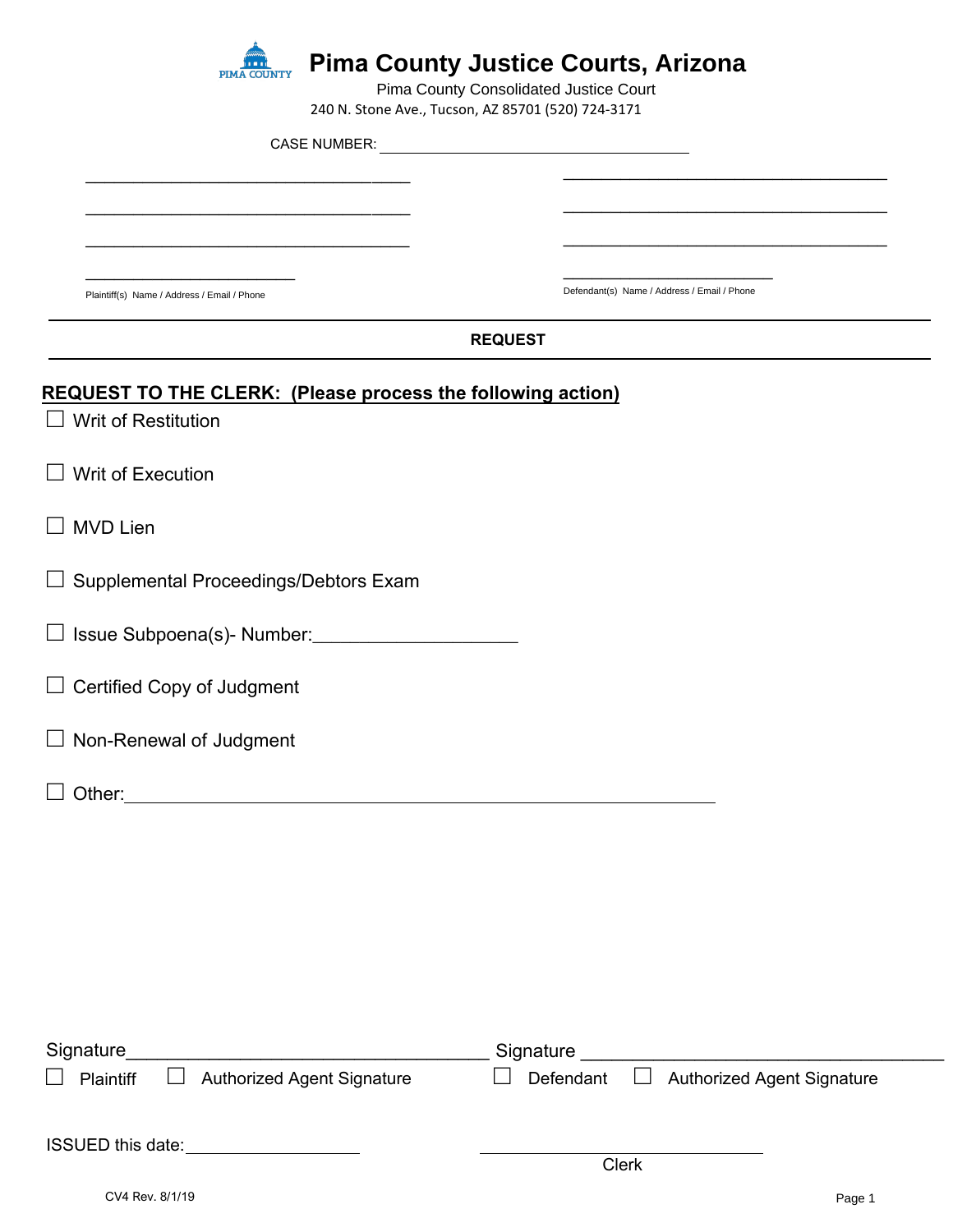

# **Pima County Justice Courts, Arizona**

240 N. Stone Ave., Tucson, AZ 85701 (520) 724-3171 Pima County Consolidated Justice Court

| Name of Person Filing<br>Filing on behalf of Plaintiff   Defendant                                                                                |    |                                                                                                                                                  |
|---------------------------------------------------------------------------------------------------------------------------------------------------|----|--------------------------------------------------------------------------------------------------------------------------------------------------|
|                                                                                                                                                   |    |                                                                                                                                                  |
|                                                                                                                                                   |    | <b>SUBPOENA IN A CIVIL CASE</b>                                                                                                                  |
| Plaintiff(s) Name/Address/Phone                                                                                                                   | V. |                                                                                                                                                  |
| Defendant(s) Name/Address/Phone                                                                                                                   |    |                                                                                                                                                  |
| PLAINTIFF'S ATTORNEY INFORMATION:                                                                                                                 |    | DEFENDANT'S ATTORNEY INFORMATION:                                                                                                                |
| <u> 1989 - Johann Stoff, deutscher Stoffen und der Stoffen und der Stoffen und der Stoffen und der Stoffen und der</u><br>Name/Bar#/Address/Phone |    | <u> 1989 - Johann Stoff, deutscher Stoff, der Stoff, der Stoff, der Stoff, der Stoff, der Stoff, der Stoff, der S</u><br>Name/Bar#/Address/Phone |
| $\begin{array}{c}\n\hline\n\text{TO:}\n\hline\n\end{array}$<br>(Name of Recipient)                                                                |    |                                                                                                                                                  |
| [Select one or more of the following, as appropriate:]                                                                                            |    |                                                                                                                                                  |
| For Attendance of Witnesses at Hearing or Trial                                                                                                   |    |                                                                                                                                                  |
| below to testify at $\Box$ a hearing $\Box$ trial in the above cause:                                                                             |    | YOU ARE COMMANDED to appear in the court named above at the place, date and time specified                                                       |
|                                                                                                                                                   |    |                                                                                                                                                  |
|                                                                                                                                                   |    |                                                                                                                                                  |
|                                                                                                                                                   |    |                                                                                                                                                  |
|                                                                                                                                                   |    |                                                                                                                                                  |
| Time:                                                                                                                                             |    |                                                                                                                                                  |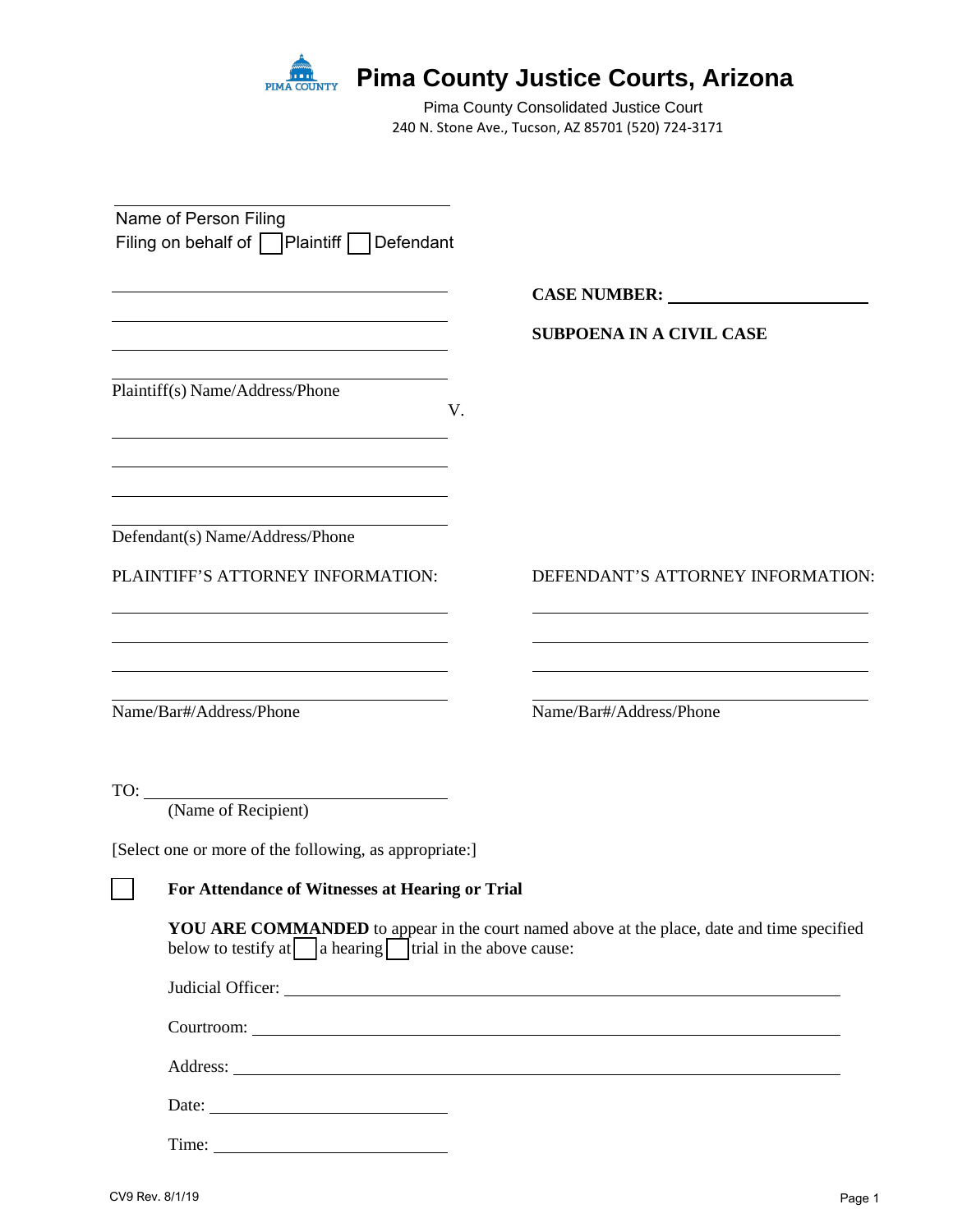#### **For Taking of Depositions**

**YOU ARE COMMANDED** to appear at the place, date and time specified below to testify at the taking of a deposition in the above cause:

Place of Deposition:

Address: 2008. 2008. 2009. 2009. 2009. 2009. 2009. 2009. 2009. 2009. 2009. 2009. 2009. 2009. 2009. 2009. 2009. 2009. 2009. 2009. 2009. 2009. 2009. 2009. 2009. 2009. 2009. 2009. 2009. 2009. 2009. 2009. 2009. 2009. 2009. 200

Date: 2008. External partnership and the set of the set of the set of the set of the set of the set of the set of the set of the set of the set of the set of the set of the set of the set of the set of the set of the set o

Time:

Method of Recording:

#### [ ] **For Production of Documentary Evidence or Inspection of Premises**

**YOU ARE COMMANDED** to produce and permit inspection, copying, testing, or sampling of the following designated documents, electronically stored information or tangible things, or to permit the inspection of premises:

[designation of documents, electronically stored information or tangible things, or the location of the premises to be inspected]

at the place, date, and time specified below:

Place of Production or Inspection:

Address: The Company of the Company of the Company of the Company of the Company of the Company of the Company of the Company of the Company of the Company of the Company of the Company of the Company of the Company of the

Date:

Time:

[The following text must be included in every subpoena:]

#### **YOUR DUTIES IN RESPONDING TO THIS SUBPOENA**

*Attendance at a Trial.* If this subpoena commands you to appear at a trial, you must appear at the place, date and time designated in the subpoena unless you file a timely motion with the court and the court quashes or modifies the subpoena. *See* Rule 45(b)(5) and Rule 45(e)(2) of the Arizona Rules of Civil Procedure. *See* also "Your Right To Object To This Subpoena" section below. Unless a court orders otherwise, you are required to travel to any part of the state to attend and give testimony at a trial. *See* Rule 45(b)(3)(A) of the Arizona Rules of Civil Procedure.

*Attendance at a Hearing or Deposition.* If this subpoena commands you to appear at a hearing or deposition, you must appear at the place, date and time designated in this subpoena unless either: (1) you file a timely motion with the court and the court quashes or modifies the subpoena; or (2) you are not a party or a party's officer and this subpoena commands you to travel to a place other than: (a) the county in which you reside or you transact business in person; or (b) the county in which you were served with the subpoena or within forty (40) miles from the place of service; or (c) such other convenient place fixed by a court order. *See* Rule 45(b)(3)(B) and Rule 45(e)(2)(A)(ii) of the Arizona Rules of Civil Procedure. *See* also "Your Right To Object To This Subpoena" section below.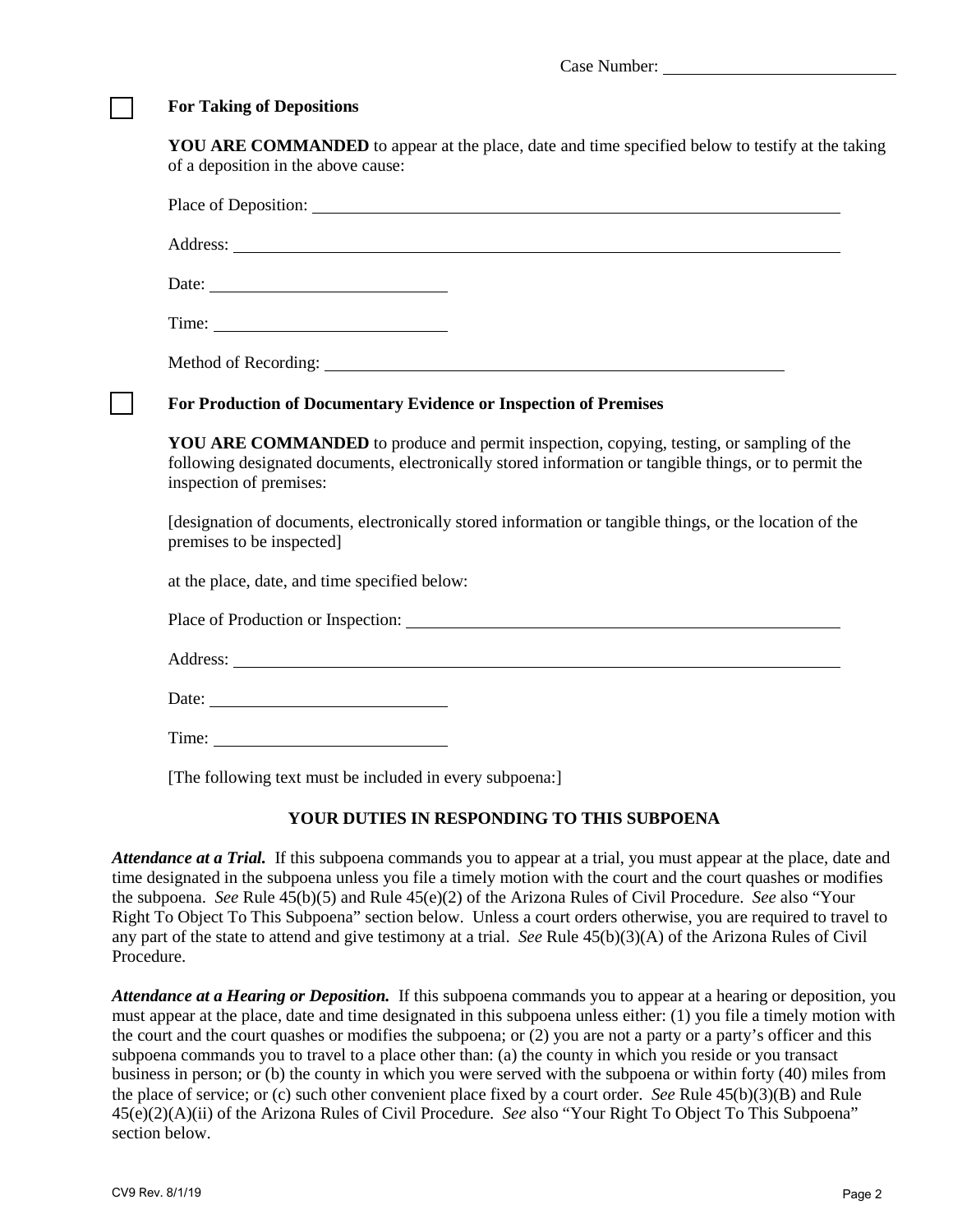Case Number:

*Production of Documentary Evidence or Inspection of Premises.* If this subpoena commands you to produce and permit inspection, copying, testing or sampling of designated documents, electronically stored information, or tangible things, you must make the items available at the place, date and time designated in this subpoena, and in the case of electronically stored information, in the form or forms requested, unless you provide a good faith written objection to the party or attorney who served the subpoena. *See* Rule 45(c)(5) of the Arizona Rules of Civil Procedure. *See* also "Your Right To Object To This Subpoena" section below. Similarly, if this subpoena commands you to make certain premises available for inspection, you must make the designated premises available for inspection on the date and time designated in this subpoena unless you provide a good faith written objection to the party or attorney who served the subpoena. *See* Rule 45(c)(5) of the Arizona Rules of Civil Procedure. *See* also "Your Right To Object To This Subpoena" section below.

You should note that a command to produce certain designated materials, or to permit the inspection of premises, *may* be combined with a command to appear at a trial, hearing or deposition. *See* Rule 45(b)(2) of the Arizona Rules of Civil Procedure. You do not, however, need to appear in person at the place of production or inspection unless the subpoena *also* states that you must appear for and give testimony at a hearing, trial or deposition. *See* Rule 45(c)(3) of the Arizona Rules of Civil Procedure.

If the subpoena commands you to produce documents, you have the duty to produce the designated documents as they are kept by you in the usual course of business, or you may organize the documents and label them to correspond with the categories set forth in the subpoena. *See* Rule 45(c)(4) of the Arizona Rules of Civil Procedure.

## **YOUR RIGHT TO OBJECT TO THIS SUBPOENA**

*Generally.* If you have concerns or questions about this subpoena, you should first contact the party or attorney who served the subpoena. The party or attorney serving the subpoena has a duty to take reasonable steps to avoid imposing an undue burden or expense on you. The justice court enforces this duty and may impose sanctions upon the party or attorney serving the subpoena if this duty is breached. *See* Rule 45(e)(1) of the Arizona Rules of Civil Procedure.

*Procedure for Objecting to a Subpoena for Attendance at a Hearing, Trial or Deposition.* If you wish to object to a subpoena commanding your appearance at a hearing, trial or deposition, you must file a motion to quash or modify the subpoena with the court to obtain a court order excusing you from complying with this subpoena. *See* Rules 45(b)(5) and 45(e)(2) of the Arizona Rules of Civil Procedure. The motion must be filed in the Justice Court precinct in which the case is pending or from which the subpoena was issued. *See* Rule 45(e)(2)(A) and (B) of the Arizona Rules of Civil Procedure. The motion must be filed before the time specified for compliance or within 14 days after the subpoena is served, whichever is earlier. *See* Rule 45(e)(2)(D) of the Arizona Rules of Civil Procedure. You must send a copy of any motion to quash or modify the subpoena to the party or attorney who served the subpoena. *See* Rules 45(e)(2)(E) of the Arizona Rules of Civil Procedure.

The court *must* quash or modify a subpoena:

- (1) if the subpoena does not provide a reasonable time for compliance;
- (2) unless the subpoena commands your attendance at a trial, if you are not a party or a party's officer and if the subpoena commands you to travel to a place other than: (a) the county in which you reside or transact business in person; (b) the county in which you were served with a subpoena, or within forty (40) miles from the place of service; or (c) such other convenient place fixed by a court order; or
- (3) if the subpoena requires disclosure of privileged or other protected matter, if no exception or waiver applies; or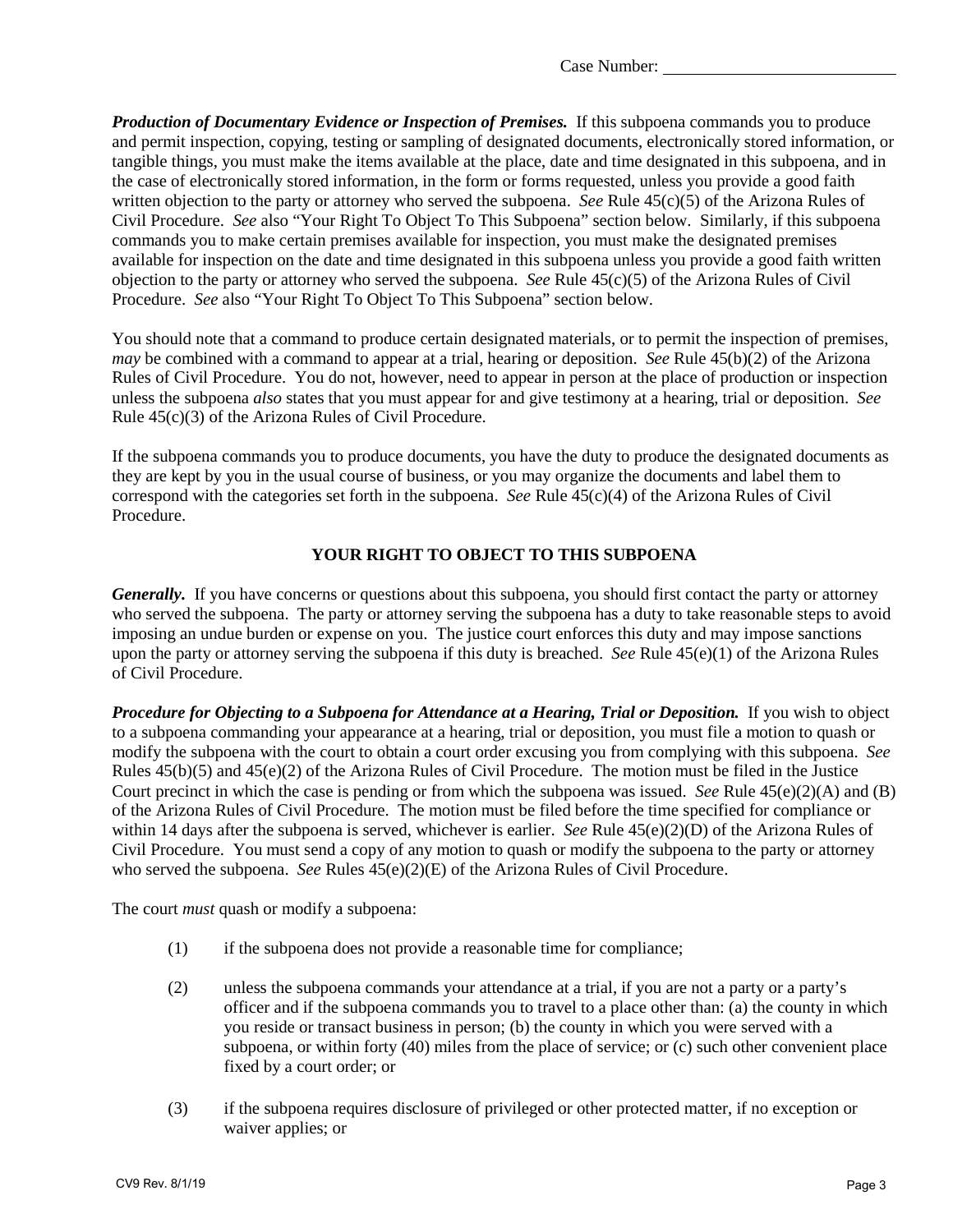(4) if the subpoena subjects you to undue burden.

*See* Rule 45(e)(2)(A) of the Arizona Rules of Civil Procedure.

The court *may* quash or modify a subpoena:

- (1) if the subpoena requires you to disclose a trade secret or other confidential research, development or commercial information;
- (2) if you are an unretained expert and the subpoena requires you to disclose your opinion or information resulting from your study that you have not been requested by any party to give on matters that are specific to the dispute;
- (3) if you are not a party or a party's officer and the subpoena would require you to incur substantial travel expense; or
- (4) if the court determines that justice requires the subpoena to be quashed or modified.

*See* Rule 45(e)(2)(B) of the Arizona Rules of Civil Procedure.

In these last four circumstances, a court may, instead of quashing or modifying a subpoena, order your appearance or order the production of material under specified conditions if: (1) the serving party or attorney shows a substantial need for the testimony or material that cannot be otherwise met without undue hardship; and (2) if your travel expenses or the expenses resulting from the production are at issue, the court ensures that you will be reasonably compensated. *See* Rule 45(e)(2)(C) of the Arizona Rules of Civil Procedure.

*Procedure for Objecting to Subpoena For Production of Documentary Evidence.* If you wish to object to a subpoena commanding you to produce documents, electronically stored information or tangible items, or to permit the inspection of premises, you may send a good faith written objection to the party or attorney serving the subpoena that objects to: (1) producing, inspecting, copying, testing or sampling any or all of the materials designated in the subpoena; (2) inspecting the premises; or (3) producing electronically stored information in the form or forms requested. You must send your written objection to the party or attorney who served the subpoena before the time specified for compliance or within 14 days after the subpoena is served, whichever is earlier. *See* Rule 45(c)(5)(A)(ii) of the Arizona Rules of Civil Procedure.

If you object because you claim the information requested is privileged, protected or subject to protection as trial preparation material, you must express the objection clearly, and support each objection with a description of the nature of the document, communication or item not produced so that the demanding party can contest the claim. *See* Rule 45(c)(5)(C) of the Arizona Rules of Civil Procedure.

If you object to the subpoena in writing, you do not need to comply with the subpoena until a court orders you to do so. It will be up to the party or attorney serving the subpoena to first personally consult with you and engage in good faith efforts to resolve your objection and, if the objection cannot be resolved, to seek an order form the court to compel you to provide the documents or inspection requested, after providing notice to you. *See* Rule 45(c)(5)(B) of the Arizona Rules of Civil Procedure.

If you are not a party to the litigation, or a party's officer, the court will issue an order to protect you from any significant expense resulting from the inspection and copying commanded. *See* Rule 45(c)(6)(B) of the Arizona Rules of Civil Procedure.

Instead of sending a written objection to the party or attorney who served the subpoena, you have the option of raising your objections in a motion to quash or modify the subpoena. *See* Rule 45(e)(2) of the Arizona Rules for